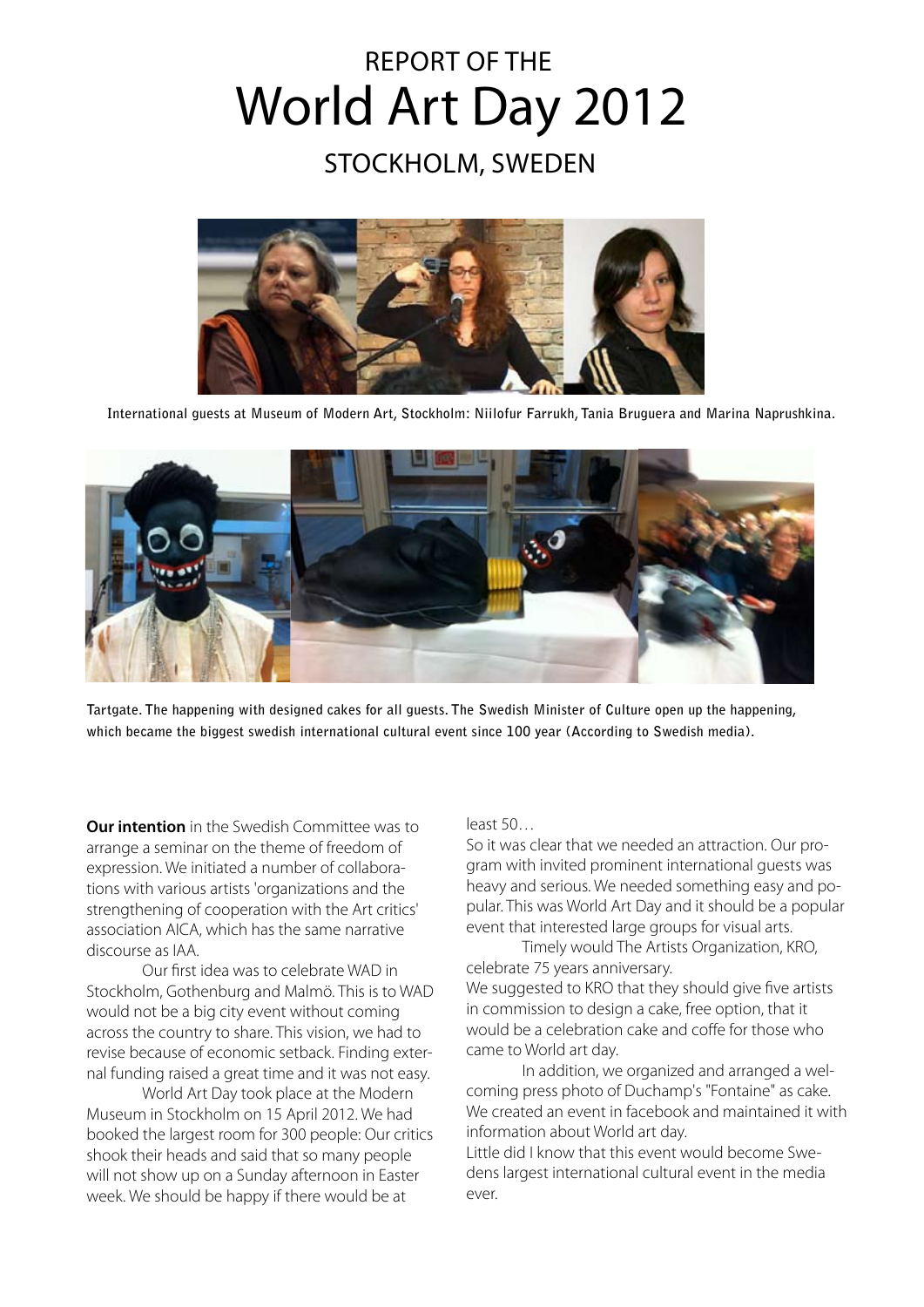

## This was the program:

Invitation to World Art Day 15 April at 1pm. Location: Moderna Museet

#### **WORLD ART DAY**

Welcome to the celebrations for World Day Art and the 75th anniversary of Konstnärernas Riksorganisation's (KRO) at Moderna Museet. A party with cake-artworks by Peter Johansson, Lisa Jonasson, Marianne Lindberg De Geer, Makode AJ Linde and Galleri Syster. Afterwards, a panel discussion on the fight against censorship and for the freedom of art with some well-known names from the international art scene

World Art Day is celebrated to highlight the importance of art in a global perspective.

13: The beginning of World Art Day where the artist-designed cakes are admired and eaten. Plan 2 between the auditorium and Pontus Hultén study Gallery.

14: Introduction by Daniel Birnbaum, director of Moderna Museet, the Minister for Culture Lena Adelsohn Liljeroth, Karin Willén, chairman of KRO and Pontus Raud, Vice-President of the European section of the International Association of Art.

15-17.30: The Fight against Censorship and for the Freedom of Art, a panel discussion in English. Christian Chambert, Chairman of Svenska Konstkritikersamfundet will launch the discussion.

Guests: Tania Bruguera, an artist from Cuba, Niilofur Farrukh, editor of the art magazine NuktaArt in Pakistan and Marina Naprushkina, an artist from Belarus.

Moderator: Sophie Allgårdh, art critic for the Swedish newspaper Svenska Dagbladet and vice-chairman of Svenska Konstkritikersamfundet.

17.30-20: Bar and mingle.

RSVP by April 11 for the cake party: worldartday@kro.se Free admission to the World Art Day and panel discussion (no RSVP is required for the debate)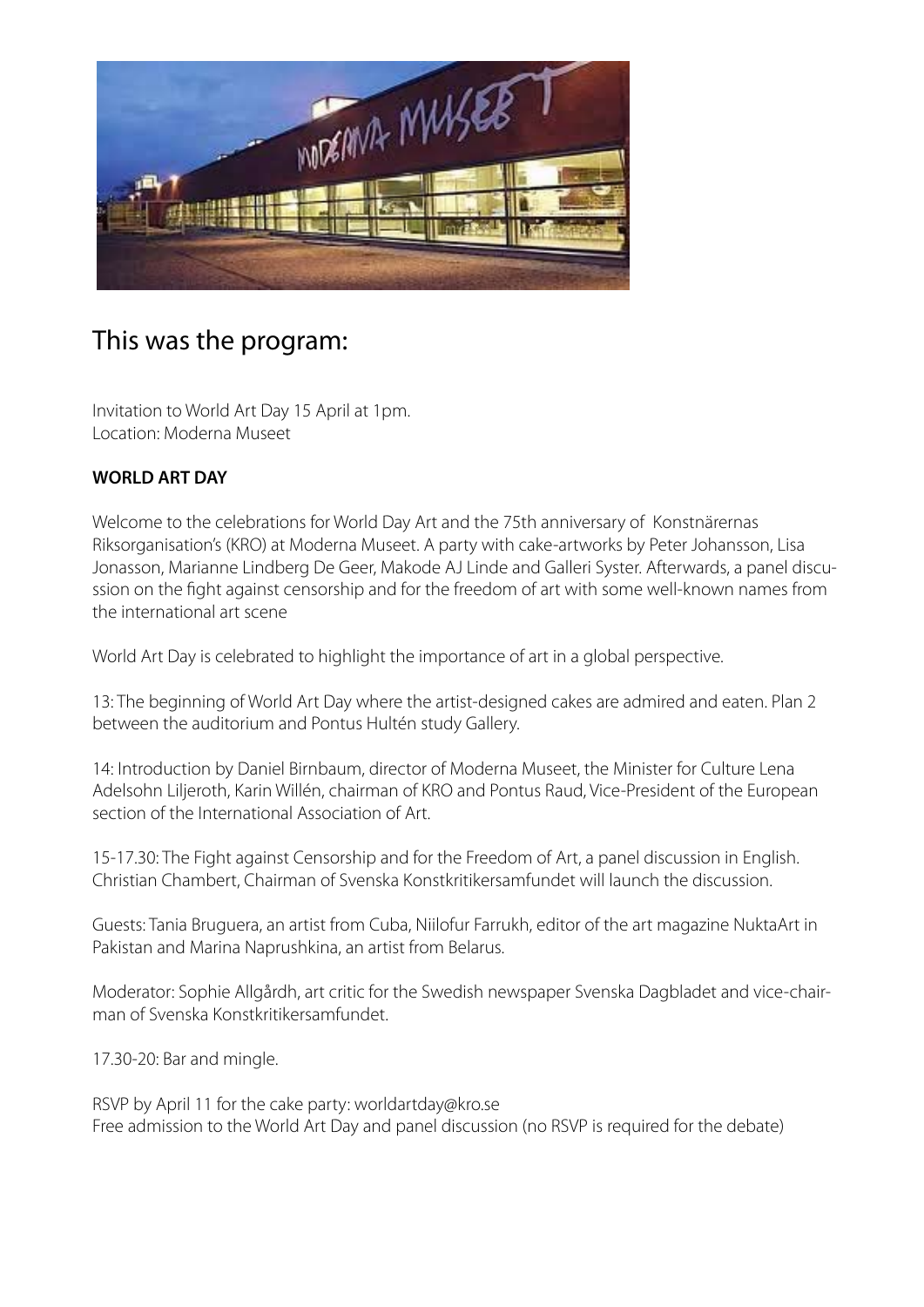

Two cakes of five.

#### **The cakes**

At 1 pm we had cake and coffe ready for 300 persons that had RSVP. The cakes were delicious made of chocolate factory, one of Stockholm's finest confectioners and who won the award in 2011 for best pastry chef in Sweden.

They were five artists who had done a cake-artwork; *Peter Johansson, Lisa Jonasson, Marianne Lindberg De Geer, Makode AJ Linde and Galleri Syster.*

Makode Linde was the only one who had designed his cake to be a performance work. His sketch for the cake was based on the Venus of wilhelmdorf but he had added a women's necklace in gold. He built a podium where only his head was exposed as the head of the cake. Painted in his blackface, as a part of his long term ongoing project "Afroromantics", he remained silent for 40 minutes .... while waiting for the Swedish Minister of Culture Lena Adehlsson Liljeroth would show up. We had agreed that she would start with cutting up Makodes cake.

I presented the idea to start with Makodes cake and gave her the knife to start cutting up….the crowd was waiting with theire cameras…. Fortunate, that we had a camera with video capacity…

- I guess you want me to start here, said the minister of culture and nodded to a part in the lower region of the cake.….she let the knife slide down in the layer of black marzipan…a rooar of a big scream followed….

We will add some of the articles in english of the cake-incident or "Racist-cake" as some say.

#### **A personal reflection of the cake incident.**

A big debate followed after WAD and its clear that this performance , which was held under the roof of a prominent art institutions, was in its precense not questioned as racist. Its because it was read as an performance. The artist and the audience had an agreement that this was an act of art…like a theater play contains various characters that challenge the norm in society but we don't call upon police….because we have an agreement between the thater and the audience. The same princip followed during the performance at Moderna Museum in Stockholm.

The day after ,when the photos was shown at Facebook and especially the videofilm at Youtube, things started to happen!

 So the cake-performance entered the political room. The norm in the political room is quite different than the room for the art. It dosent have the same hight as the rooms in art, its narrow and political correct. It is here the collision happens…and the Swedish African society banns the Swedish minister of culture.

 The expression of the cake performance was in the beginning angry and frustrated. We recived a lot of threats and angry calls. A lot of aggresion that changed into confusion when it appeared that the artist was an Afroswede himself and had been doing this kind of blackface as an artproject since 2008.

After thosands of articels in newspapers, TV, radio, blogs and other social media, app 3 500 000 wiews at internet of "Painful cake" this incident become Swedens largest international cultural event in the media ever.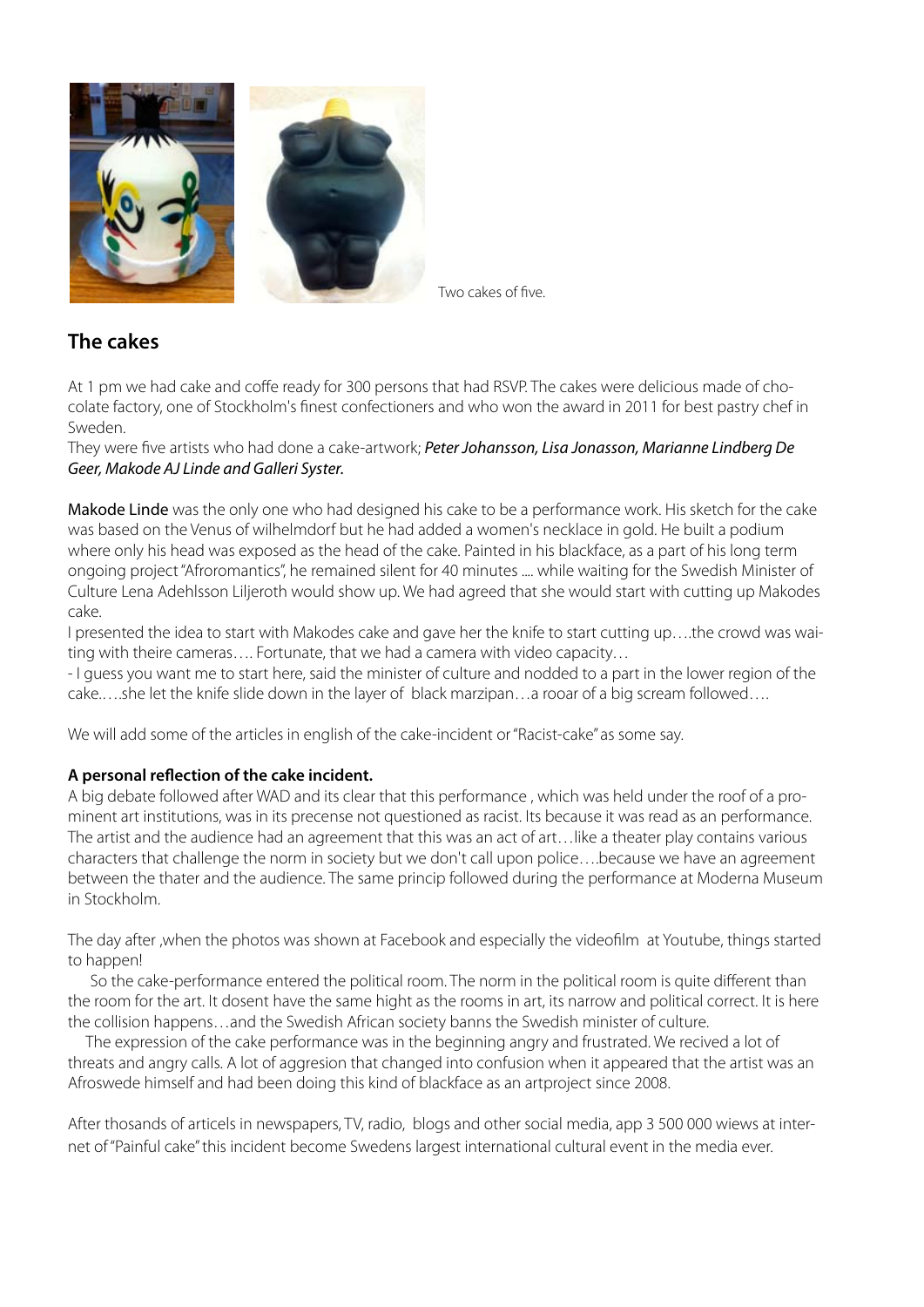

Daniel Birnbaum

### **World art day – Talks: The Fight against Censorship and for the Freedom of Art**

Introduction by Daniel Birnbaum, director of Moderna Museet Karin Willén, chairman of KRO Pontus Raud, Vice-President of the European section of the International Association of Art. Swedish Minister for Culture Lena Adelsohn Liljeroth,

We each held a speech around 10 – 15 minutes. I have added my speech.

The Fight against Censorship and for the Freedom of Art, a panel discussion

**Tania Bruguera** started with an reflection of her start as an artist in Cuba. The difficulty of working as a free artist in a society that is increasingly trying to control culture. She talked about how the censorship first appeared in her circle of friends. Guided by a secret police, and finally how even her own father tried to get her to stop questioning the society with her art. The situation finally became intolerable and she was forced to flee the country.

**Niilofur Farrukh**, editor of the art magazine NuktaArt in Pakistan talked about how Pakistan infrastructure were smashed and the whole cultural identity disappeared in the war. The difficulty of working as an artist in your own country and how impossible to even operate in an international art world. She showed examples of various artists who nevertheless tried with limited resources. Several of these artists are now dead or lost. She spoke about how threats to their families finally silenced the best artists and writers.

**Marina Naprushkina,** an artist from Belarus talked about censorship in Belarus. How she and her friends were forced to sneak in all the art that questioning the regime. Eventually she goes to Germany where she seems to challenge Lukashenko's rule of society. She has a similar tale of cencur where it begins when a person makes contact with her and question her opinions. Then people would show up at meetings and lectures to question her art and opinions.. Finally, the circle of friends who ask her to stop before she is arrested.

The strange thing is also done at our seminar. A girl of twenty five years old stands up and cries. She said she does not understand what Marina is talking about. She has never experienced Belarus as the country Marina describes.

The meeting ends in confusion with the many emotions that ends in the discussions in our bar with beer and wine.

#### Links Tartgate

http://articles.cnn.com/2012-04-18/world/world\_europe\_sweden-art-controversy\_1\_racist-event-cakeweekend-art-exhibit?\_s=PM:EUROPE

http://www.guardian.co.uk/commentisfree/2012/apr/20/sweden-racist-cake-pippa-middleton

http://www.dailymail.co.uk/news/article-2131365/Racist-cake-causes-outrage-Sweden-Lena-Adelsohn-Liljeroth-triggers-race-row.html

http://www.mirror.co.uk/news/world-news/swedish-minister-of-culture-slammed-for-racist-797906